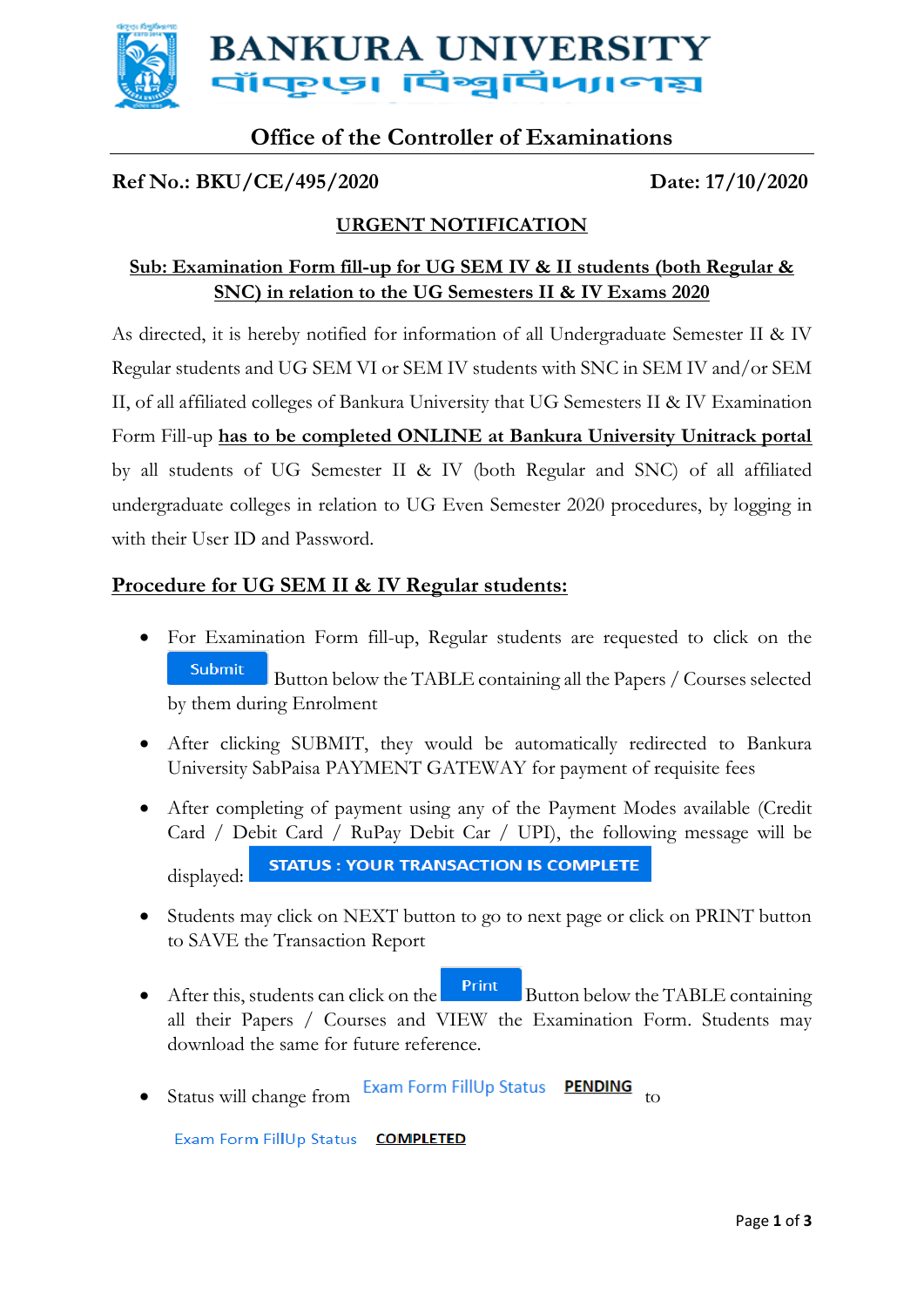## **Procedure for UG SEM VI and/or IV students with SNC in either SEM IV or SEM II:**

 For Examination Form fill-up, SNC students are requested to OPEN EXAM FORM FILL UP (SNC) OPTION and SELECT either SEMESTER II or IV from List and then click on the **Save** Button below the TABLE containing the

Paper(s) /  $Course(s)$  in which there is CNC

- After clicking SAVE, they would be automatically redirected to Bankura University SabPaisa PAYMENT GATEWAY for payment of requisite fees
- After completing of payment using any of the Payment Modes available (Credit Card / Debit Card / RuPay Debit Car / UPI), the following message will be

```
STATUS : YOUR TRANSACTION IS COMPLETE
```
displayed:

- Students may click on NEXT button to go to next page or click on PRINT button to SAVE the Transaction Report
- $\bullet$  After this, students can click on the  $\bullet$  Button below the TABLE containing all their Papers / Courses and VIEW the Examination Form. Students may download the same for future reference.
- Status will change from Exam Form FillUp Status **PENDING** to

Exam Form FillUp Status COMPLETED

#### **Important Dates**

| Name of activity                    | <b>Start Date and End Date with time</b> |
|-------------------------------------|------------------------------------------|
| UG SEM II & IV Examination Form     |                                          |
| fill-up done by students (Regular & | $19/10/2020$ (11 AM)                     |
| SNC, as applicable) by logging into | tΩ                                       |
| their Unitrack portal accounts &    | $23/10/2020$ (EOD)                       |
| payment of requisite fees           |                                          |

**Fees Payable:**

- **Examination Results Processing Fee of Rs 200/- for all UG SEM II & IV Regular students**
- **Fee of Rs 100/- per Paper / Course for all SNC students**